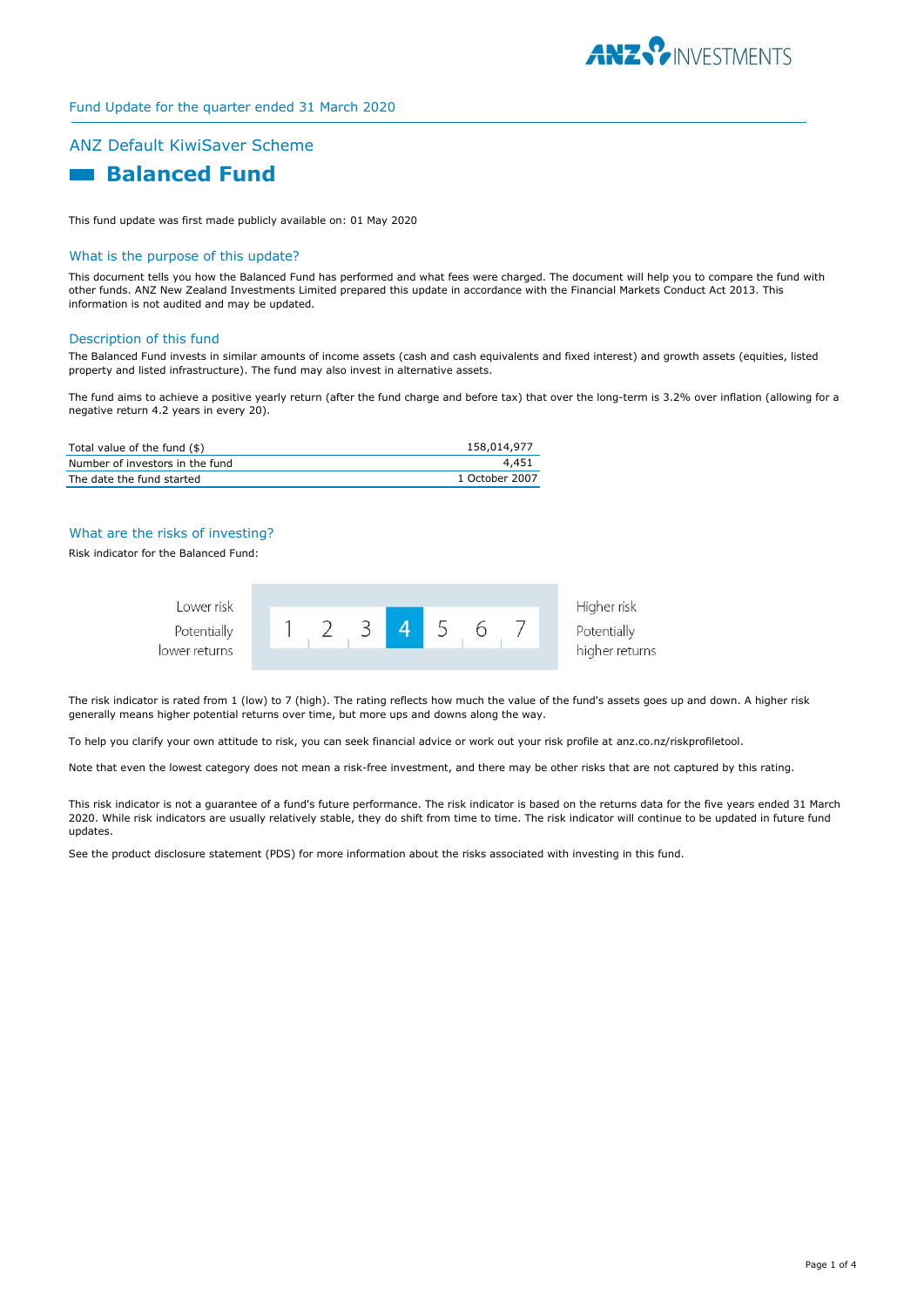### How has the fund performed?

|                                               | Average over past |           |
|-----------------------------------------------|-------------------|-----------|
|                                               | five years        | Past year |
| Annual return                                 |                   |           |
| (after deductions for charges and tax)        | $3.62\%$          | -1.53%    |
| Annual return                                 |                   |           |
| (after deductions for charges but before tax) | 4.39%             | $-1.31%$  |
| Market index annual return                    |                   |           |
| (reflects no deduction for charges and tax)   | 5.18%             | $-0.77%$  |

The market index annual return is calculated using the target investment mix and the indices of each asset class.

Additional information about the market index is available in the statement of investment policy and objectives on the offer register at www.discloseregister.companiesoffice.govt.nz.



## **Annual return graph**

This shows the return after fund charges and tax for each of the last 10 years ending 31 March. The last bar shows the average annual return for the last 10 years, up to 31 March 2020.

**Important:** This does not tell you how the fund will perform in the future.

Returns in this update are after tax at the highest prescribed investor rate (PIR) of tax for an individual New Zealand resident. Your tax may be lower.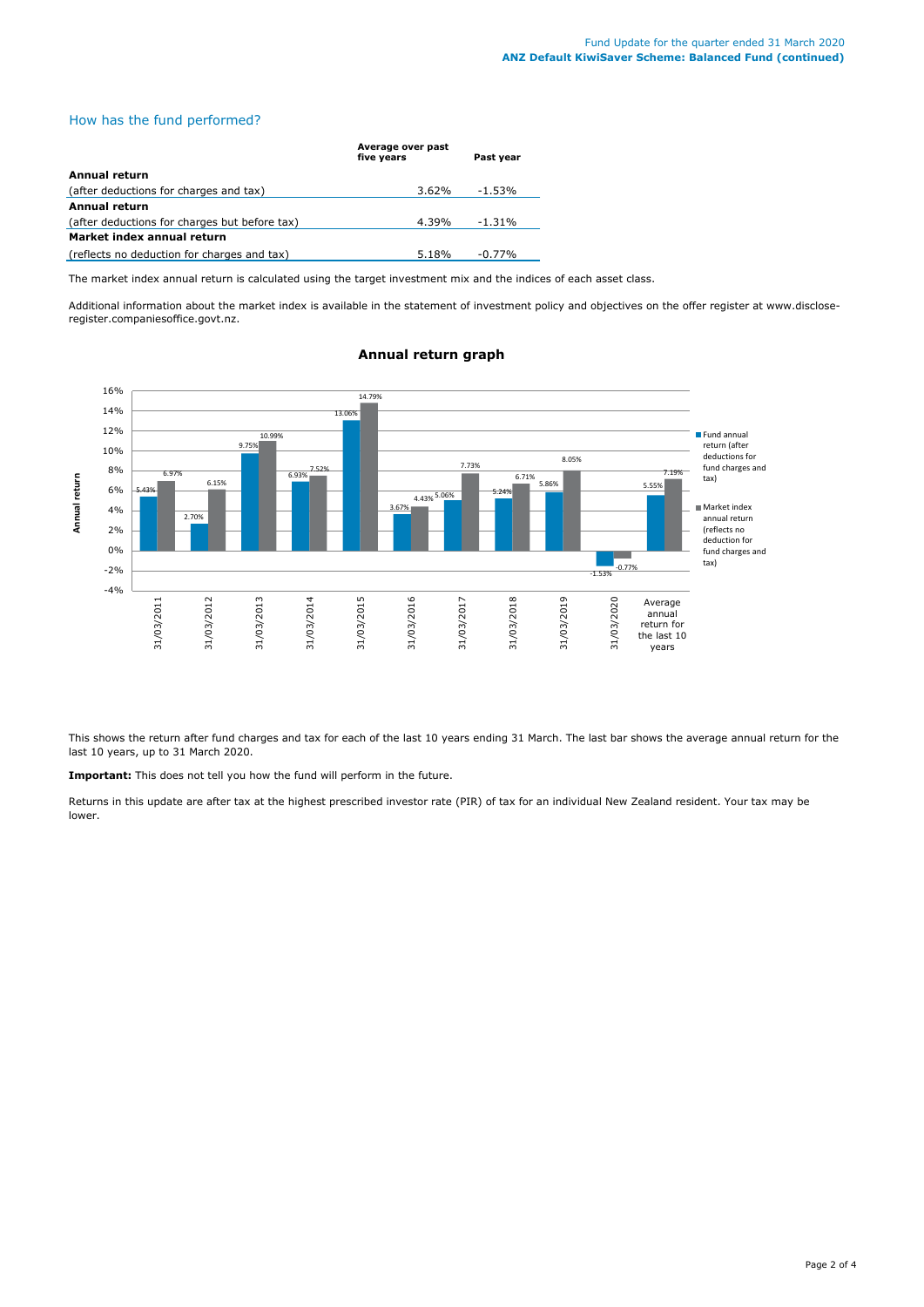## What fees are investors charged?

Investors in the Balanced Fund are charged fund charges. In the year to 31 March 2019 these were:

|                                             | % of net asset value          |
|---------------------------------------------|-------------------------------|
| Total fund charges <sup>1</sup>             | 0.95%                         |
| Which are made up of:                       |                               |
| Total management and administration charges | 0.95%                         |
| Including:                                  |                               |
| Manager's basic fee                         | $0.90\%$                      |
| Other management and administration charges | 0.05%                         |
| Total performance based fees                | $0.00\%$                      |
|                                             | Dollar amount per<br>investor |
| <b>Other charges</b>                        |                               |
| Membership fee <sup>2*</sup>                |                               |

\* From 1 April 2019, the membership fee was removed for members under 18 years and reduced from \$24 to \$18 per year for all other members.

Investors are not currently charged individual action fees for specific actions or decisions (for example, for withdrawing from or switching funds). See the PDS for more information about Scheme fees.

Small differences in fees and charges can have a big impact on your investment over the long term.

### Example of how this applies to an investor

Sarah had \$10,000 in the fund at the start of the year and did not make any further contributions. At the end of the year, Sarah incurred a loss after fund charges were deducted of \$153 (that is -1.53% of her inital \$10,000). Sarah also paid \$24 in other charges. This gives Sarah a total loss after tax of \$177 for the year.

# What does the fund invest in?

## **Actual investment mix<sup>3</sup> Target investment mix<sup>3</sup>**

This shows the types of assets that the fund invests in. This shows the mix of assets that the fund generally intends to invest in.